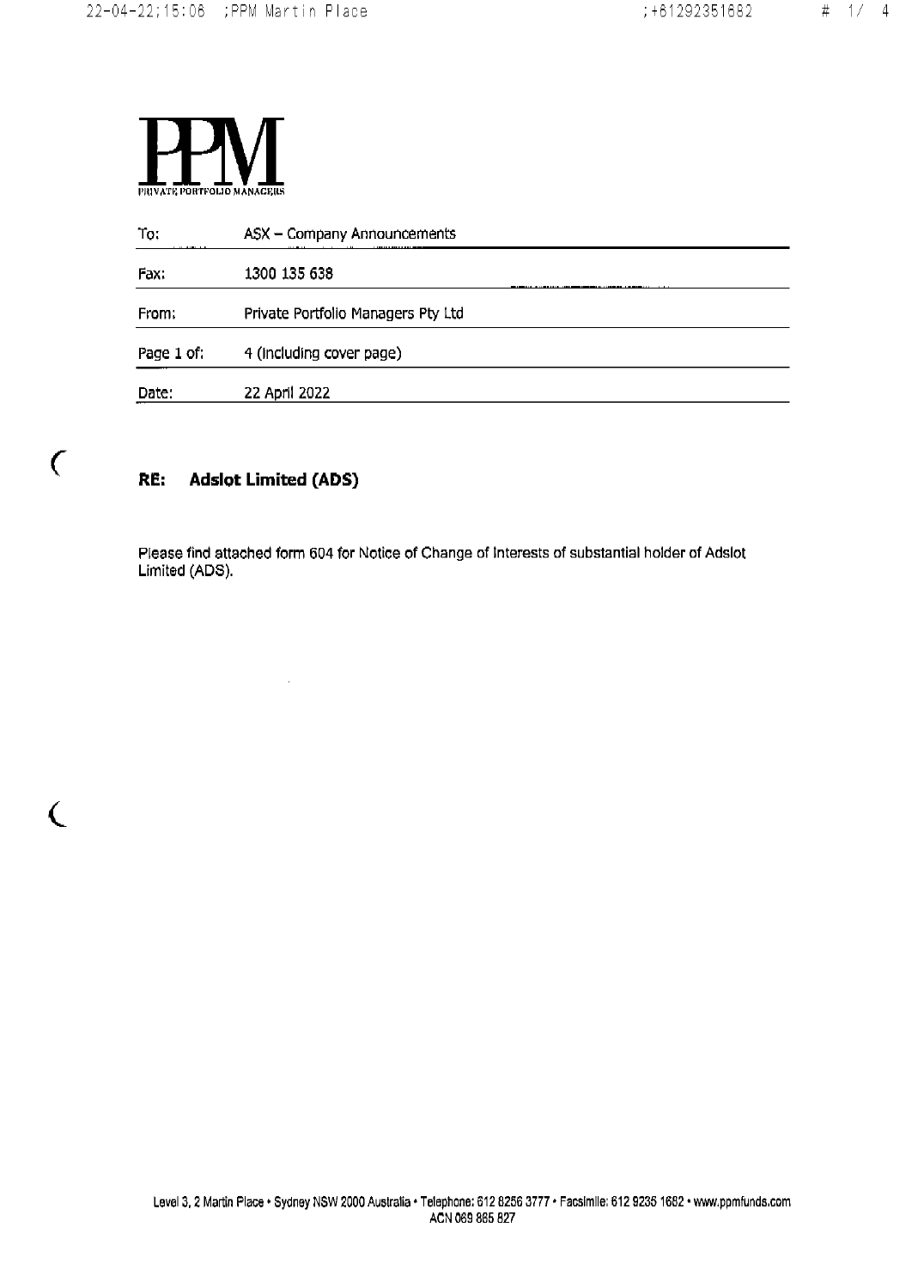## **Form 604**

Corporations Act 2001

Section 671B

## Notice of change of interests of substantial holder

| To Company Name/Scheme                          | Adslot Limited                                                                                             |
|-------------------------------------------------|------------------------------------------------------------------------------------------------------------|
| <b>ACN/ARSN</b>                                 |                                                                                                            |
|                                                 |                                                                                                            |
| 1. Details of substantial holder(1)             |                                                                                                            |
| Name                                            | Private Portfolio Managers Pty Ltd (PPM) & It's subsidiary Portfolio Nominees Pty Ltd on behalf of Clients |
| ACN/ARSN (if applicable)                        | 069 865 827                                                                                                |
| There was a change in the interests of the      |                                                                                                            |
| substantial holder on                           | 21 / 04 / 22                                                                                               |
| The previous notice was given to the company on | 21 / 02 / 19                                                                                               |
| The previous notice was dated                   | 21 / 02 / 19                                                                                               |

#### 2. Previous and present voting power

 $\overline{C}$ 

 $\epsilon$ 

The total number of votes attached to all the voting shares in the company or voting interests in the scheme that the substantial holder or an associate (2) had a relevant interest (3) in when last required, and when now required, to give a substantial holding notice to the company or scheme, are as follows:

| Class of securities (4) | Previous notice |                  | Present notice |                  |
|-------------------------|-----------------|------------------|----------------|------------------|
|                         | Person's votes  | Voting power (5) | Person's votes | Voting power (5) |
| Ordinary Shares         | 98,773,351      | 6.92%            | 208 907 133    | 10.01%*          |
|                         |                 |                  |                |                  |

#### 3. Changes in relevant interests

\* Based on 1,428,006,269 Share on issue

Particulars of each change in, or change in the nature of, a relevant interest of the substantial holder or an associate in voting securities of the company or scheme, since the substantial holder was last required to give a substantial holding notice to the company or scheme are as follows; See Attached for more details

| Date of<br>Change | Person whose<br>relevant interest<br>changed | Nature of<br>change (6)      | Consideration<br>given in relation<br>to change (7) | Class and<br>number of<br>securities<br>stock | Person's votes<br>affected |
|-------------------|----------------------------------------------|------------------------------|-----------------------------------------------------|-----------------------------------------------|----------------------------|
|                   | Clients of PPM                               | Share Purchases on<br>market |                                                     |                                               |                            |
|                   |                                              |                              |                                                     |                                               |                            |
|                   |                                              |                              |                                                     |                                               |                            |

#### 4. Present relevant interests

Particulars of each relevant interest of the substantial holder in voting securities after the change are as follows: See Attached

| Holder of<br>relevant<br>interest | Registered<br>holder of<br>Securities | Person entitled<br>to be registered<br>as holder(8)<br> | Nature of<br>relevant<br>interest (6) | Class and<br>number of<br>securities | Person's votes |
|-----------------------------------|---------------------------------------|---------------------------------------------------------|---------------------------------------|--------------------------------------|----------------|
|                                   |                                       |                                                         |                                       |                                      |                |
|                                   |                                       |                                                         |                                       |                                      |                |
|                                   |                                       |                                                         |                                       |                                      |                |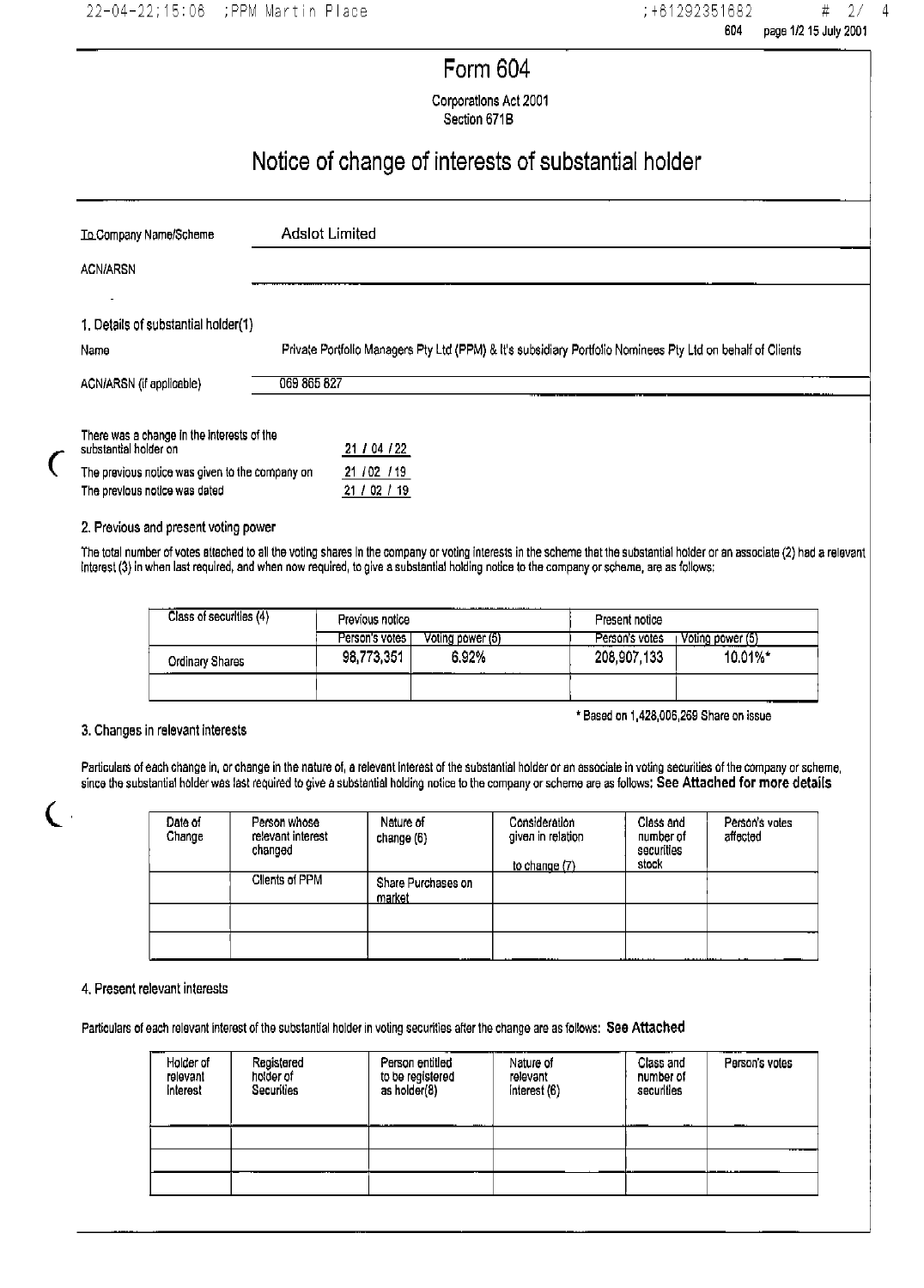### 5. Changes in association

The persons who have become associates (2) of, ceased to be associates of, or have changed the nature of their association (9) with, the substantial holder in relation to voting<br>interests in the company or scheme are as f

| .<br><br>Name and ACN/ARSN<br>`applicable, | Nature of association |
|--------------------------------------------|-----------------------|
|                                            | -------<br>-------    |
| ---<br>-----<br>--                         | ----- -               |

6. Addresses

The addresses of persons named in this form are as follows:

| Name | Address                                                                           |
|------|-----------------------------------------------------------------------------------|
|      |                                                                                   |
|      | Private Portfolio Managers Pty Limited Level 3, 2 Martin Place, Sydney, NSW, 2000 |

## Signature

 $\overline{C}$ 

 $\overline{C}$ 

| print name | Hugh MacNally - Chairman |      |         |       |  |
|------------|--------------------------|------|---------|-------|--|
| sign here  | kh<br>ハンニード              | date | 22 / 04 | /2022 |  |
|            |                          |      |         |       |  |